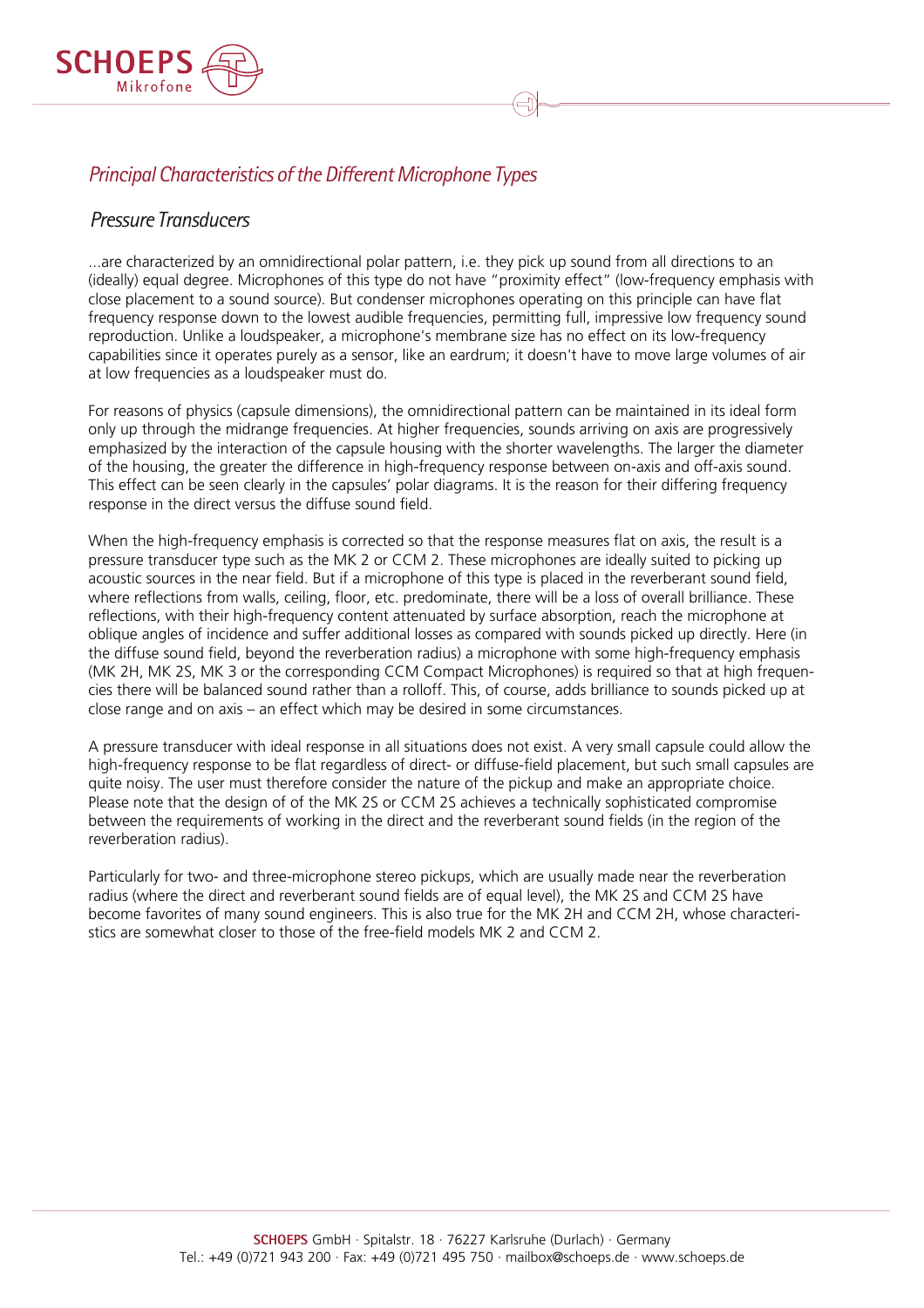

## *Principal Characteristics of the Different Microphone Types*

### *Pressure-Gradient Transducers*

Note: Usually, any directional microphone is referred to as a "pressure-gradient transducer" even when it has only a limited pressure-gradient component (e.g. a cardioid). This usage is technically not quite correct, since a true pressure gradient transducer always has a bidirectional (figure-8) pattern. Nevertheless, we have adopted this nearly universal practice.

SCHOEPS makes many different types of directional capsules and microphones, each having specific features and a range of typical applications.

What they all have in common, as you can see from their polar response diagrams, is that their sensitivity to any sound depends on the angle of incidence of that sound; they "favor" sound that arrives from particular directions. This allows them to maintain the same balance of direct to diffuse (reverberant) sound when placed at a greater distance from the sound source than an equally sensitive omnidirectional microphone.

The bidirectional MK 8 and CCM 8 are pure pressure-gradient transducers. Our other directional microphones use combinations of the pressure and pressure-gradient principles; their various directional characteristics result from differing proportions of these ingredients.

All our microphones, including the multi-pattern ones, are single-diaphragm – a feature unique to SCHOEPS. This results in polar patterns that are less frequency-dependent than any dual-diaphragm design can offer, a high-frequency response that is distinctly more extended, and low-frequency response (with our singlepattern omnidirectional microphones or in the omnidirectional setting of our multi-pattern microphones) that is essentially perfect.

One advantage of small pressure-gradient transducers such as SCHOEPS microphones is that their directional pattern can be kept constant across a wider frequency range than with a pressure transducer. On the other hand, their low-frequency response in a free sound field is not as extended as that of a pressure transducer. Placement in the near field can compensate for this bass rolloff via proximity effect, but there is also a risk of overcompensation.

Proximity effect may also be used to suppress environmental noise by choosing a microphone type having a large bass rolloff and/or by the use of a corresponding electronic filter. A cardioid microphone at a distance of less than 40 cm, for example, will pick up a speaking voice quite clearly, while environmental noise will be suppressed due to the directivity of the cardioid pattern and its bass rolloff. At the same time, the lower frequencies in a person's voice will be restored to normal by virtue of proximity effect, resulting in a clear and full sound.

By choosing a microphone of high directivity it is also possible to avoid acoustic feedback. If a loudspeaker is set up within the reverberation radius, it should, for obvious reasons, be positioned where the microphone has its minimum sensitivity. If the loudspeaker is beyond the reverberation radius, its radiated sound will reach the microphone after being reflected by the walls, floor and ceiling of the room, arriving as reverberant sound from many directions. The microphone will pick this up less strongly than the direct sound from the source on the main axis.

Off-axis attenuation increases with greater microphone directivity. The greater this is, the less danger there will be of acoustic feedback. This is true only in the direct sound field, however; in a diffuse sound field (beyond the reverberation radius\*), a directional microphone will offer no help for this problem.

When dealing with pressure-gradient transducers, their greater sensitivity to wind and vibration should be kept in mind. Suspensions that damp solid-borne noise (elastic suspensions and/or sound-isolated stands) are highly recommended, as well as popscreens and windscreens wherever appropriate.